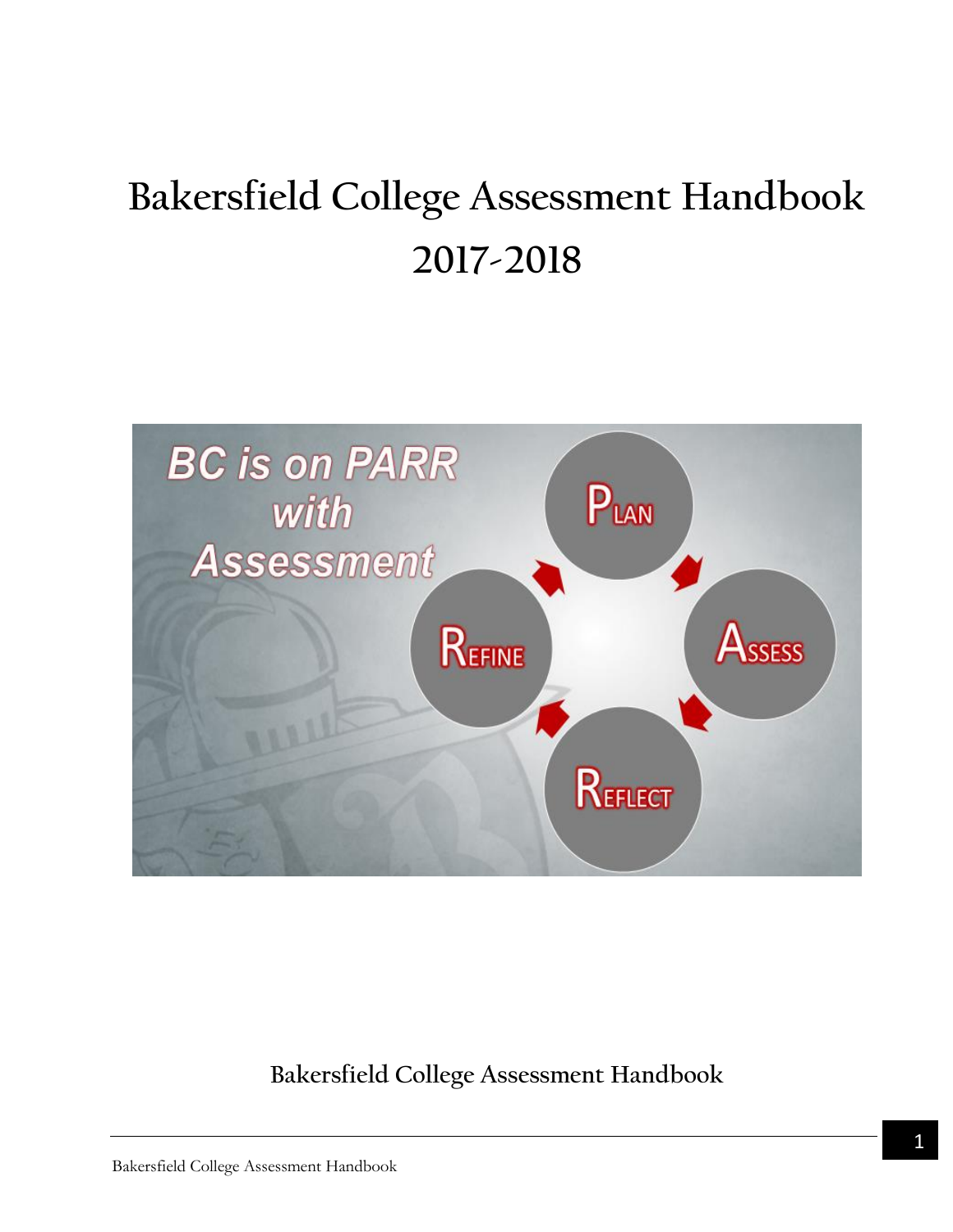## TABLE OF CONTENTS

| I.  |  |
|-----|--|
|     |  |
|     |  |
|     |  |
|     |  |
|     |  |
|     |  |
|     |  |
|     |  |
|     |  |
|     |  |
|     |  |
|     |  |
|     |  |
|     |  |
|     |  |
| V.  |  |
| VI. |  |
|     |  |
|     |  |
|     |  |
|     |  |
|     |  |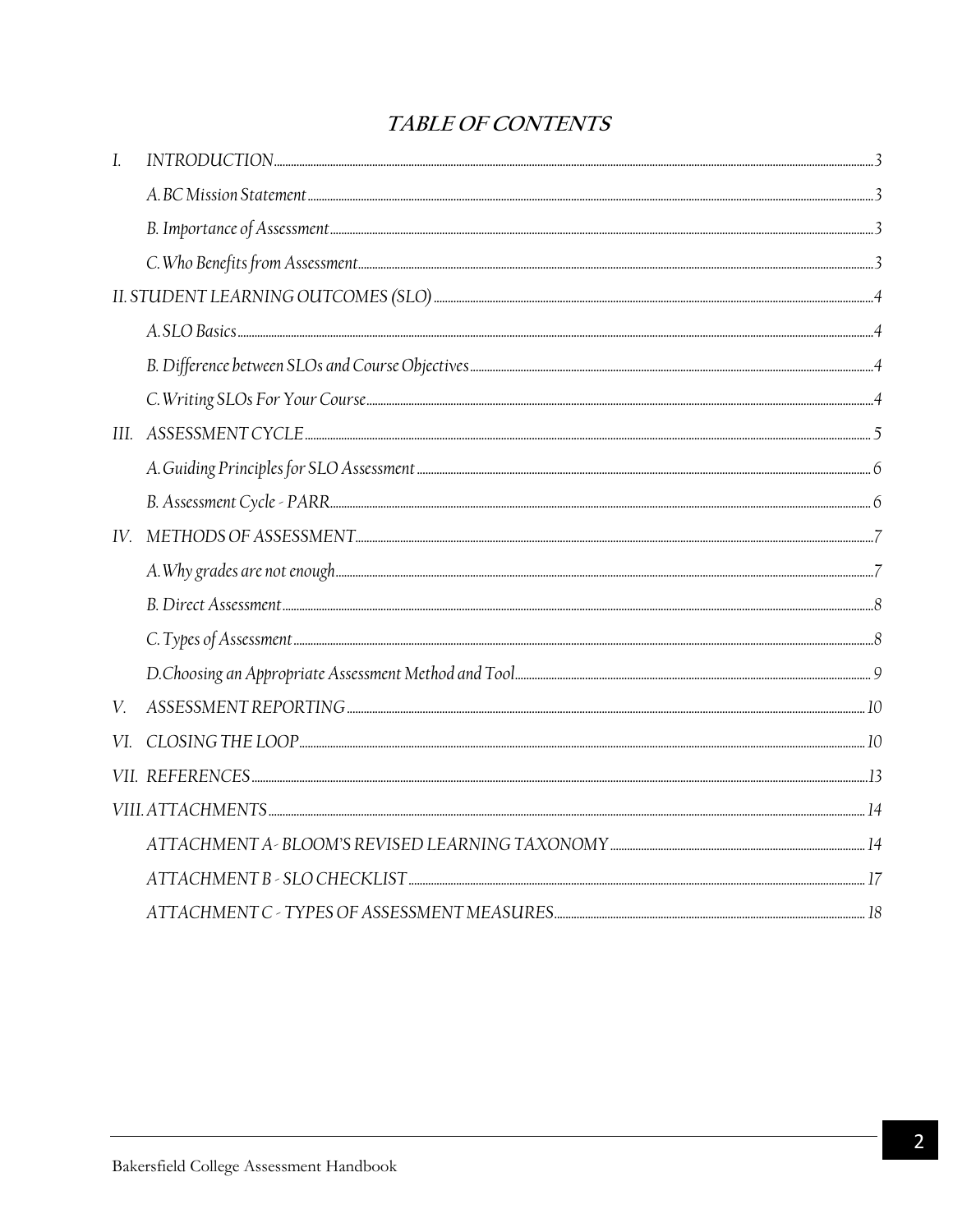# **Bakersfield College Assessment Handbook**

## <span id="page-2-0"></span>**I. INTRODUCTION**

## <span id="page-2-1"></span>**A. [BC Mission Statement](#page-2-1)**

Bakersfield College provides opportunities for students from diverse economic, cultural, and educational backgrounds to attain Associate and Baccalaureate degrees and certificates, workplace skills, and preparation for transfer. Our rigorous and supportive learning environment fosters students' abilities to think critically, communicate effectively, and demonstrate competencies and skills in order to engage productively in their communities and the world.

## <span id="page-2-2"></span>**B. [Importance of](#page-2-2) Assessment**

The Accrediting Commission for Community and Junior Colleges (ACCJC) requires that institutions define and assess student learning outcomes, discuss the data, and make improvements based on the data (ACCJC, 2014, Standards I.B and II.A.1, 2, and 3).

Bakersfield College faculty recognize that a full commitment to developing and assessing student learning outcomes fosters a student centered approach to teaching that reflects the core of the college's mission allowing us to strengthen our courses, programs, and institution. Furthermore, SLO assessment is used as a foundation for data driven decision making with regard to institutional planning and budgeting. We accept that, as faculty members, part of our professional responsibility is to participate in the SLO assessment process to ultimately strengthen institutional performance and public accountability.

## <span id="page-2-3"></span>**C. Who Benefits from Assessment**

One of the great advantages of SLO assessment is that when done in a systematic way, the process benefits students, faculty and administration.

For students, participating in SLO Assessment will:

- communicate clear expectations about what is important in a course or program.
- inform them that they will be evaluated in a consistent and transparent way.
- reassure them that there is common core content across all sections of a course.

For faculty, participating in SLO Assessment will:

- help them determine what is and what is not working in their courses and/or programs.
- facilitate valuable interdisciplinary and intercampus discussions.
- provide powerful evidence to justify needed resources to maintain and/or improve programs.
- allow them to tell their story to individuals outside their area (e.g. administrators, employers, prospective students, transfer institutions, politicians, accreditors, etc.).
- provide reassurance that all faculty teaching a specific course agree to address certain core content.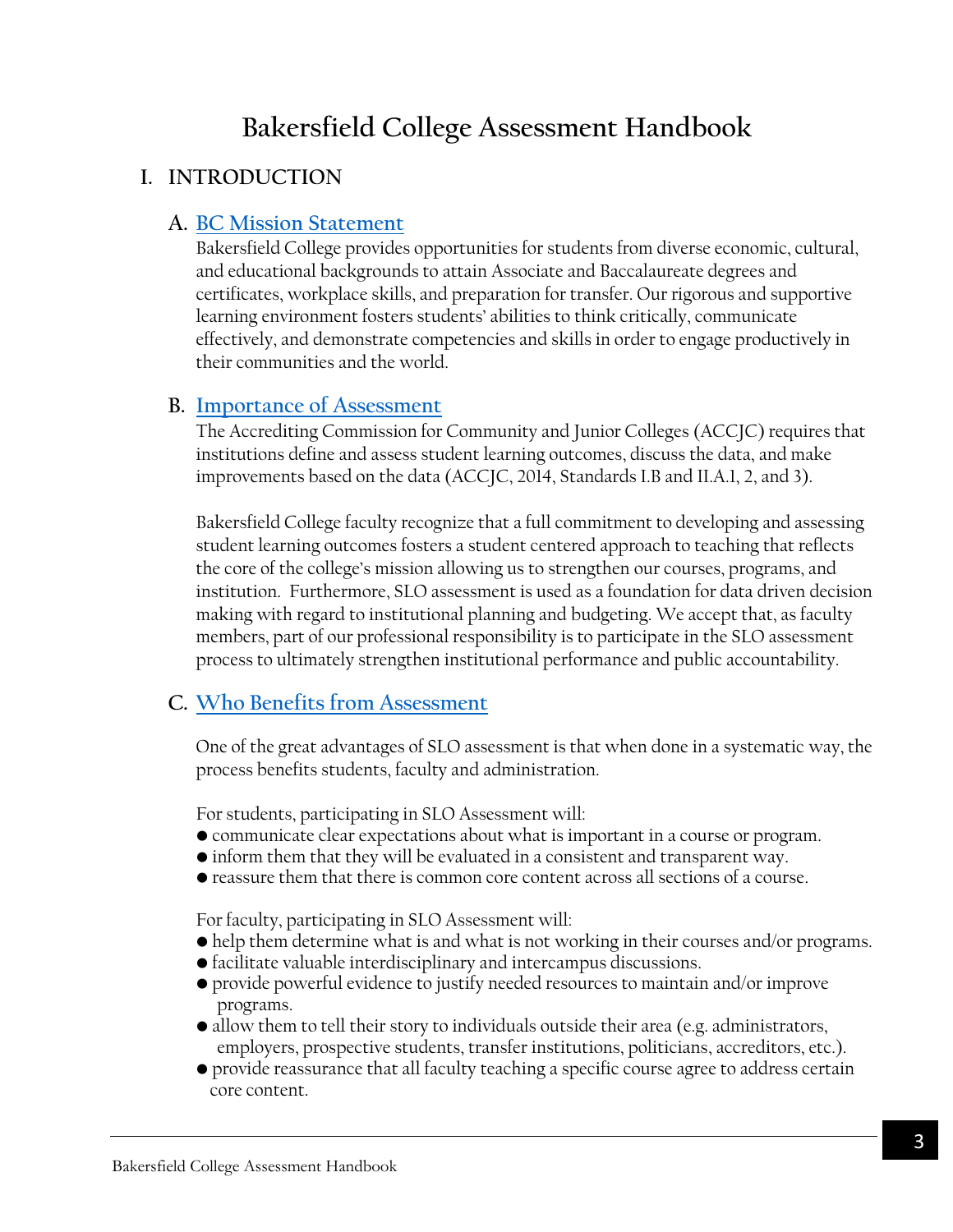For administrators, participating in SLO Assessment will:

- demonstrate an institutional commitment to continually improve academic programs and services offered by the college.
- provide valuable data to support requests for funds from state and local government, and private donors.
- demonstrate accountability to funding sources.
- provide valuable data for academic planning and decision-making.
- enable them to inform elected officials, local businesses, and potential donors about the college's impact on our students and our community in a very compelling and convincing way (Cartwright, Weiner, & Streamer-Veneruso, 2010).

## <span id="page-3-4"></span><span id="page-3-0"></span>**II. STUDENT LEARNING OUTCOMES (SLO)**

## <span id="page-3-1"></span>**A.** SLO [Basics](#page-3-4)

- 1. SLOs are concise, measurable statements about what a student should know, think or be able to do upon completion of the course and are clearly stated on all syllabi. The outcomes may involve knowledge (cognitive), skills (behavioral), or attitudes (affective) that provide evidence that learning has occurred as a result of a specific course, program activity, or process. SLO refers to an overarching outcome for a course, program, degree or certificate, or student services area (such as the library).
- 2. Outcomes are written using action verbs which follow higher-order skills on Bloom's Taxonomy *[\(See](#page-13-2) ATTACHMENT A*)
- 3. Typically, **three to five** outcomes are sufficient to cover a single course. If the course outline currently lists more than ten outcomes, they likely are not outcomes but are course **objectives, small** steps that lead toward a goal (the SLO).

## <span id="page-3-5"></span><span id="page-3-2"></span>**B. [Difference between SLOs](#page-3-5) and Course Objectives**

- Course SLOs are the intended learning outcomes; objectives are the things that must be taught/covered in order to achieve those learning outcomes (ACCJC, 2009, p. 3).
- Objectives specify distinct steps taken to achieve an outcome. **Objectives are the means, not the ends.**

## <span id="page-3-6"></span><span id="page-3-3"></span>**C. [Writing SLOs For Your Course](#page-3-6)**

- 1. Review your course description what is the class about?
- 2. Consider asking yourself, what are the three five key things students should learn in this class?*(If you ran into a student who had taken your class the previous semester, what would you hope the student would say about what he/ she took away from your course? (*Iredale et al, 2016).
- 3. Review the major assignments and exams for the course. What knowledge, skills and abilities do the students demonstrate on these measures? Consider how the course relates to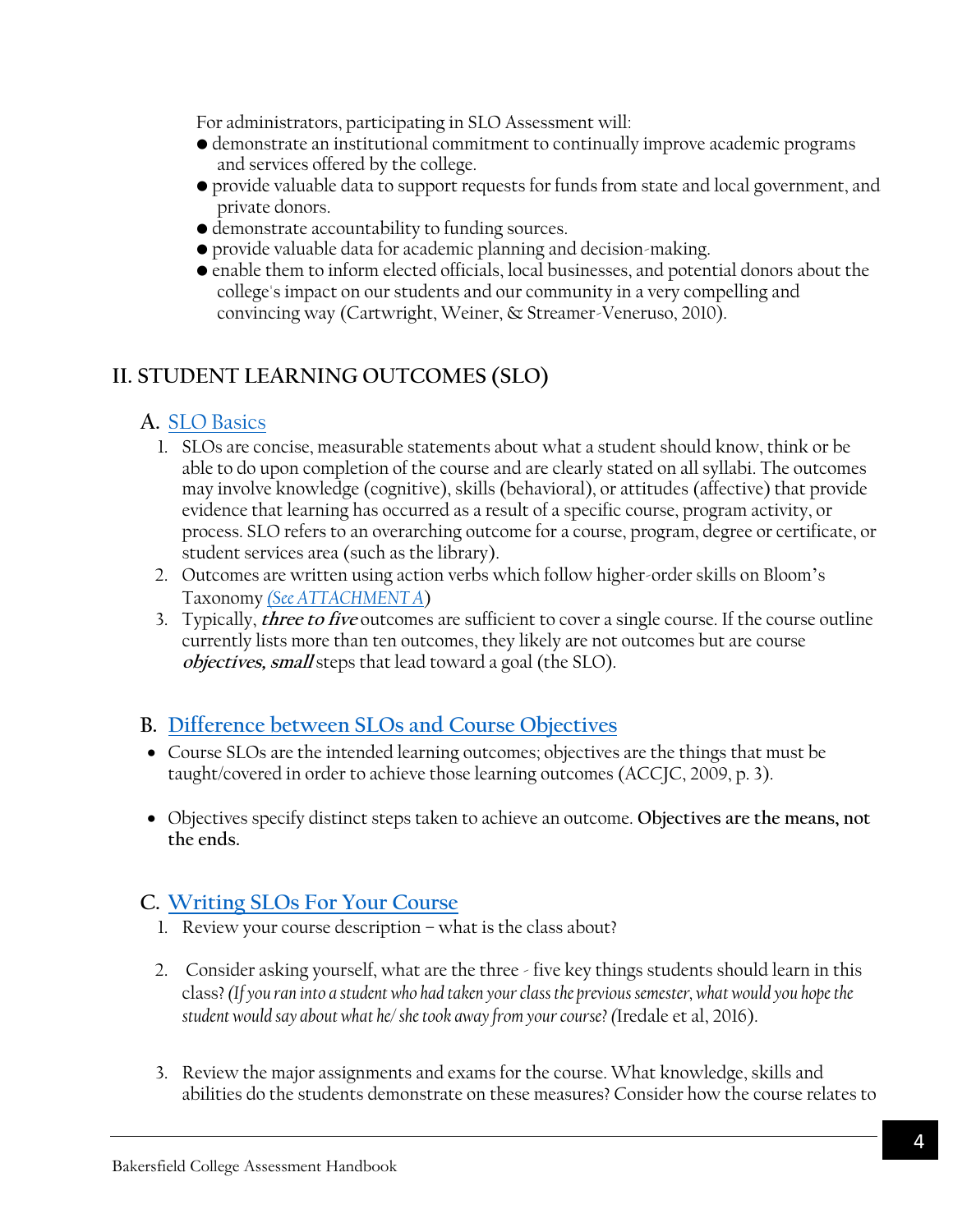others above or below it in a sequence, as there should be some parallelism and a building of skills and knowledge.

- 4. Does your department or program have any thematic outcomes that should be included? For example, many courses within the health professions include outcomes relating to multiculturalism and professionalism.
- 5. When stating expected learning outcomes, it is important to use verbs that describe exactly what the learner(s) will be able to do upon completion of the course. Examples of good action words to include: compile, identify, create, plan, revise, analyze, design, select, utilize, apply, demonstrate, prepare, use, compute, discuss, explain, predict, assess, compare, rate, critique, outline, or evaluate.

For more guidance on developing effective student learning outcomes. See the following ATTACHMENTS:

**SEE ATTACHMENT A- Bloom's [Revised Taxonomy with 3 domains](#page-13-2) [SEE ATTACHMENT B](#page-16-0) - SLO Checklist**

# <span id="page-4-0"></span>**III. ASSESSMENT CYCLE BC is on PARR with Assessment**

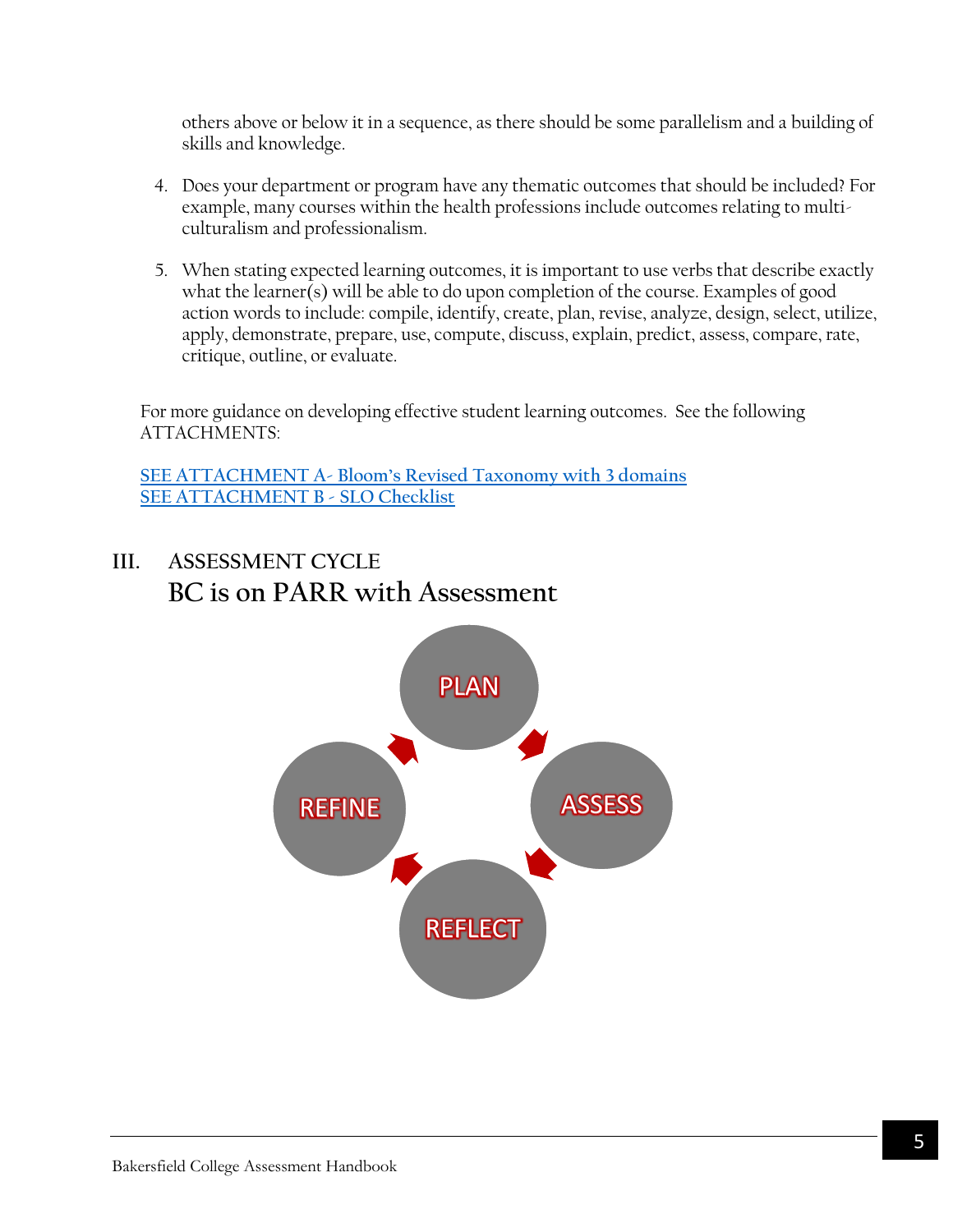|               | Before Semester<br><b>Starts</b> | During<br>Semester | End of Semester | Next Semester |
|---------------|----------------------------------|--------------------|-----------------|---------------|
| <b>PLAN</b>   |                                  |                    |                 |               |
| <b>ASSESS</b> |                                  |                    |                 |               |
| REFLECT       |                                  |                    |                 |               |
| <b>REFINE</b> |                                  |                    |                 |               |

The assessment cycle provides for ongoing and continuous assessment of student learning outcomes. The steps of the assessment cycle were developed using the ASCCC's ten guiding principles, as defined below:

## <span id="page-5-2"></span><span id="page-5-0"></span>**A.** [Guiding Principles for SLO Assessment](#page-5-2)

BC faculty recognize the value in meaningful assessment of student learning outcomes and subscribes to the following ASCCC (2010) guiding principles for SLO assessment:

- 1. Faculty have the primary responsibility for developing assessment tools and determining the uses of data that are collected, and therefore faculty engagement and active involvement in SLO assessment is essential.
- 2. Outcomes assessment is a process that should involve all appropriate participants at each level of the college, not just select groups or individuals.
- 3. SLOs and SLO assessment should be connected to the overall culture of the college through the college vision or values statement, program review processes, and college curriculum, planning, and budgeting processes.
- 4. SLOs should be clearly mapped and aligned throughout a course sequence and among various levels (course, program, institution) to achieve the most efficient and effective assessment.
- 5. SLO assessment should be as authentic as possible and should be minimally intrusive to the educational experience of students and the instructional planning and performance of faculty.
- 6. Rather than relying on one assessment method for all situations, effective assessment may benefit from a variety of methods, even within a single course, that can respond to different learning outcomes, teaching styles, and student learning needs.
- 7. Assessment data does not exist in a vacuum and must be analyzed alongside all other factors that may impact attainment of outcomes.
- 8. SLO Assessment processes and grading are different but mutually compatible activities and should complement rather than conflict with each other.
- 9. Effective outcomes assessment requires a college commitment of sufficient staff and resources.
- 10. SLO assessment of student learning outcomes is a process that is separate from faculty evaluation.

## <span id="page-5-3"></span><span id="page-5-1"></span>**B. [Assessment Cycle](#page-5-3) - PARR**

The assessment cycle is ongoing and continuous. The steps of the assessment cycle were developed using the ten principles listed in above and are defined below: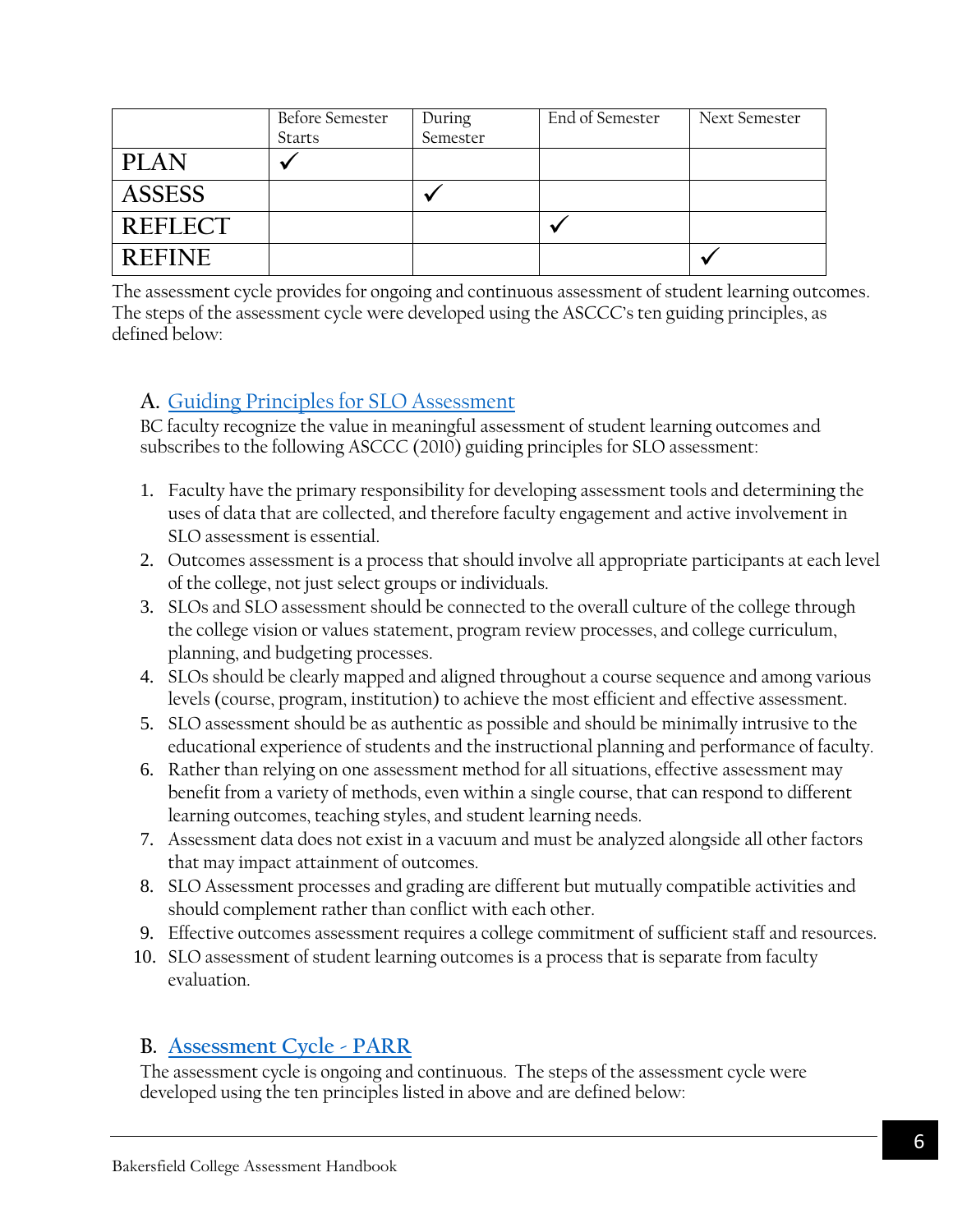- 1. **Plan -Assignment/test/project/activity you are using to assess the SLO(s).** Review SLOs from course outline of record (COR). Review/develop assessment tool (ex. assignment, test, project, activity) you will use to assess whether student has met the SLO.
- 2. **Assess - Conduct the activity and collect the data**

Complete assessment in the course sometime during the semester.**Reflect - Analyze the data.**

- Overall How did the data inform your teaching practice? ex. What went well? What did not go well? What will you do differently next time?
- Conclusions drawn ex. Discuss the assessment tool's effectiveness in providing evidence whether students achieved SLO
- Improvement Plan discuss how the results will be used to improve student learning and what changes will be made to improve student attainment of the SLO.
- 3. **Refine - Develop and implement an improvement plan.**
	- To the extent possible, in the following semesters, implement changes to teaching, curriculum, course delivery, etc. utilizing the plan for improvement.
	- Discuss timing of implementation.
- 4. **Start P-A-R-R cycle again, assess the impact of the change and share results during next assessment cycle.**

During subsequent semester, reassess SLOs and analyze results. Document re-assessment results.

## <span id="page-6-0"></span>**IV. METHODS OF ASSESSMENT**

## <span id="page-6-2"></span><span id="page-6-1"></span>**A.** [Why grades are not enough](#page-6-2)

It is tempting to ask why we cannot just look at final grades to determine whether a course is successful. Although counting letter grades is easy, it does not give us specific information about how students perform on specific learning outcomes across various sections of a course.

There is one key distinction between scoring an outcome and grading a student: Final grades are an aggregate assessment of a student's entire body of work for a course. Consequently, looking at a distribution of final grades may provide only vague information about the degree to which students have learned each discernable outcome that has been identified for the course. For example, although one might easily determine that a student's average grade in English B1A is a B, that doesn't tell us about the degree to which the student has achieved various outcomes, such as essay organization, research documentation, or reading comprehension. In short, grades do not provide specific information about students' performances on discrete tasks and outcomes or consistent data across sections. Scoring student performance on specific outcomes, however, can give us that information (Iredale, Baxley, & Demarest, 2016, p.6-7).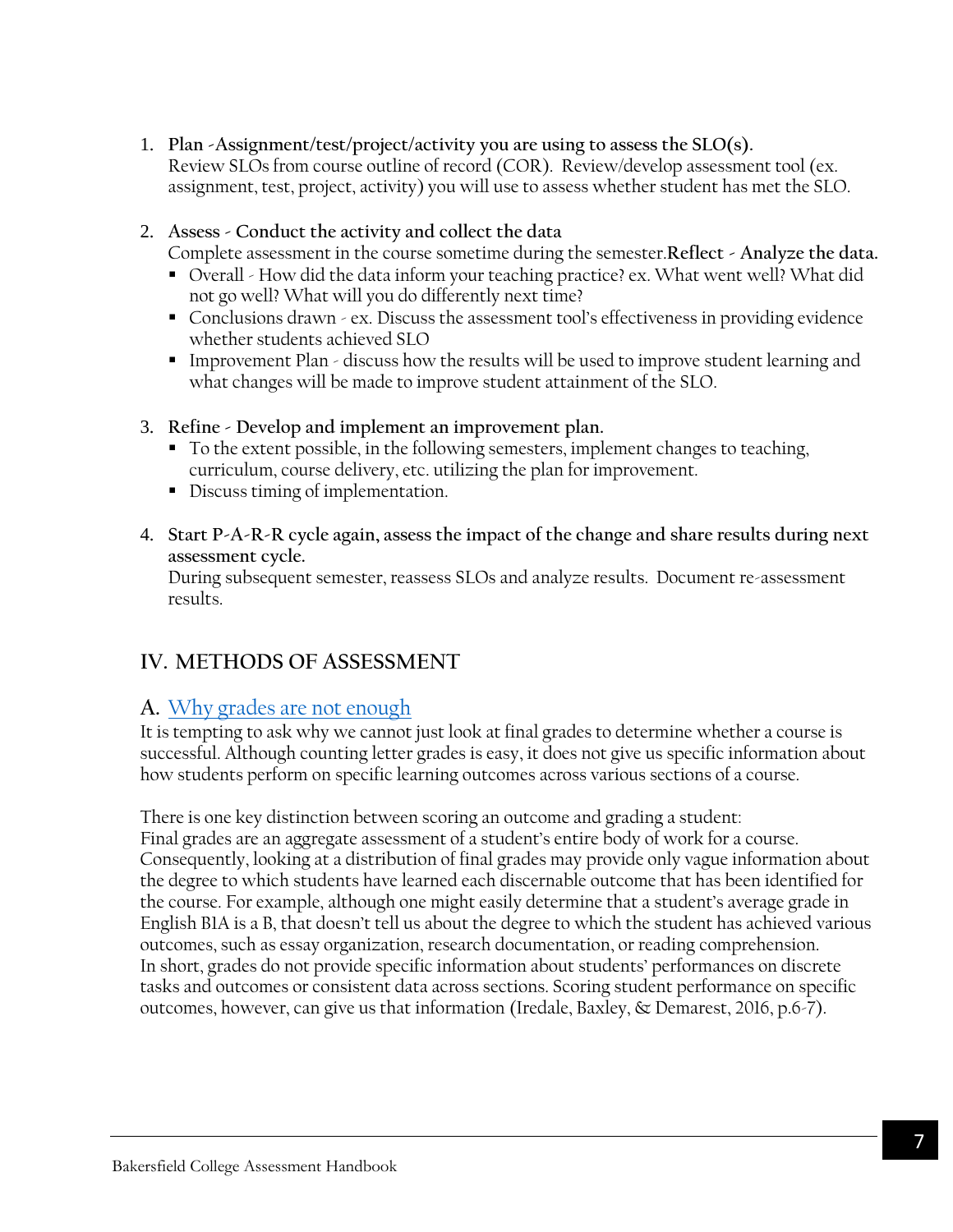## <span id="page-7-0"></span>**B. [Direct Assessment](#page-7-0)**

Direct assessment uses methods for assessing actual samples of student work to provide evidence of student performance relative to the learning outcomes. As instructors, we are very well practiced in the area of direct assessment. Every time we ask our students to write an essay, conduct an experiment, take an exam, solve an equation, or demonstrate an activity, we are asking them to show us what they know or what they can do.

In this way, we are directly assessing the degree to which they have mastered a learning outcome. Best practice suggests that we should assess our students directly when we are trying to gauge students' knowledge and skills.

Common direct assessment tools: *[\(See ATTACHMENT](#page-16-0) C)*

- Student Portfolio Evaluation
- Student Performances
- Tests and Examinations
- Thesis Evaluation
- Pre-test/Post-test Evaluation

## <span id="page-7-2"></span><span id="page-7-1"></span>**C. [Types of Assessment](#page-7-2)**

Two types of direct assessment are formative and summative as defined below:

#### **1. Formative Assessment**

Formative assessment monitors student learning to provide ongoing feedback that can be used by instructors to improve their teaching and by students to improve their learning. More specifically, formative assessments:

- help students identify their strengths, weaknesses, and target areas that need work
- help faculty recognize where students are struggling and address problems immediately

Formative assessments are generally *low stakes*, which means that they have low or no point value. Examples of formative assessments include asking students to: draw a concept map in class to represent their understanding of a topic, submit one or two sentences identifying the main point of a lecture, or turn in a research proposal for early feedback.

#### **2. Summative Assessment**

Summative assessment evaluates student learning at the end of an instructional unit by comparing it against some standard or benchmark. Summative assessments are often *high stakes*, which means that they have a high point value.

Examples of summative assessments include: a midterm exam, a final project, a paper, a senior recital, etc.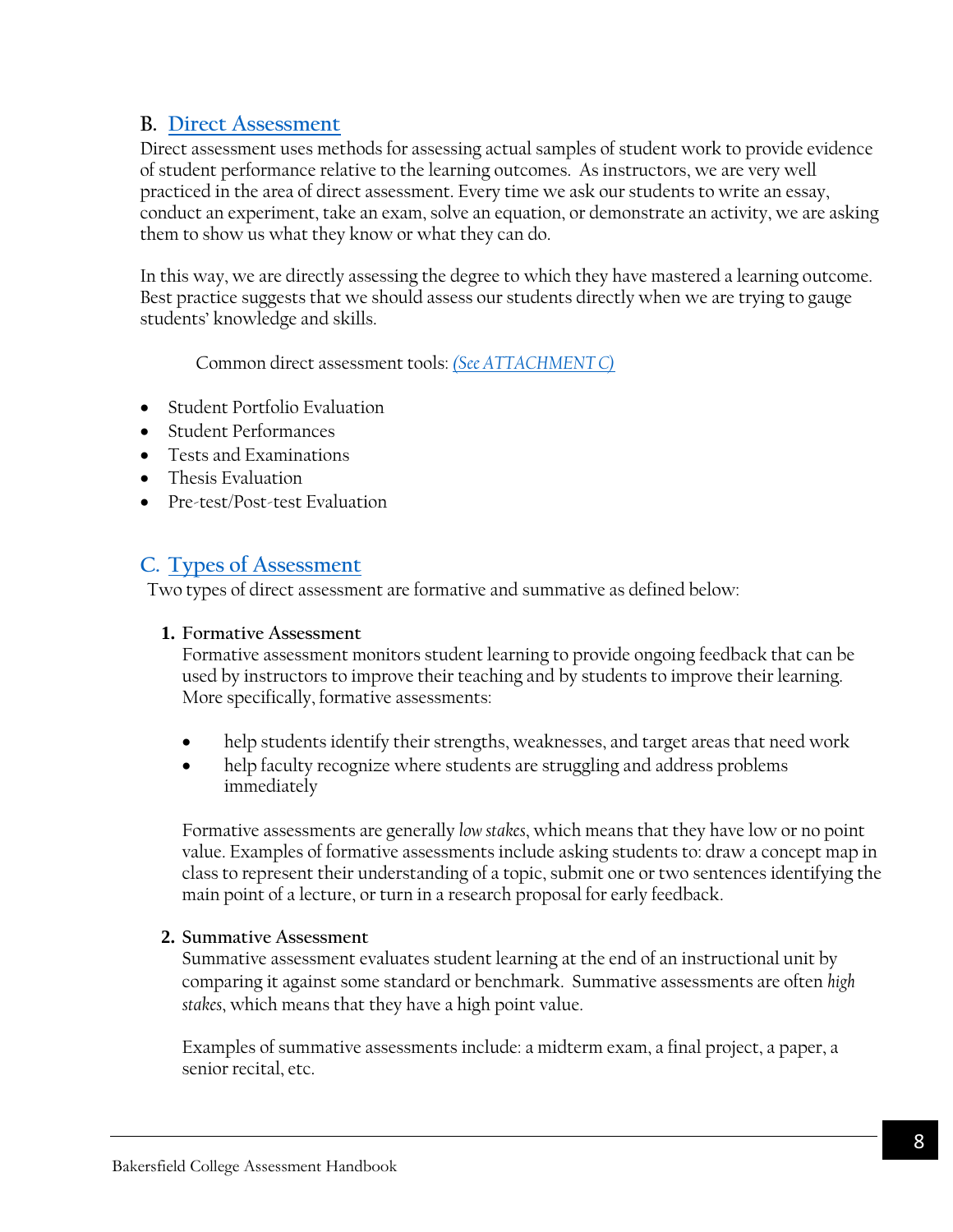Information from summative assessments can be used formatively when students or faculty use it to guide their efforts and activities in subsequent courses.

## <span id="page-8-1"></span><span id="page-8-0"></span>**D. [Choosing an Appropriate Assessment Method and Tool](#page-8-1)**

You will need to consider a variety of factors as you choose your method, including alignment with the outcome, ability to get faculty consensus, and ease of scoring. It is difficult to separate the method from the instrument; however, it is useful to step back at this point and consider the method separately from the actual assignment. Considering the general approach to the assessment will allow you to determine the most appropriate method and develop a useful assessment instrument.

#### **1. Alignment**

Probably the most important consideration when choosing or developing an assessment method is whether it is aligned with the Student Learning Outcome. In other words, is what you're asking the students to do in your assessment going to provide you with solid evidence about whether or not they have achieved the desired outcome? If your outcome deals with a student's ability to make a persuasive speech, a research paper is not a good instrument to measure this outcome.

Aligning outcomes with methods may seem like an obvious recommendation, but it's not uncommon to see a disconnect between the outcome and the assessment instrument.

#### **2. Ease of scoring**

We all know that writing good multiple choice questions takes a lot of time, but scoring them is fast. Writing a good essay question is less time-consuming than grading a stack of student essays. You should consider the time involved in scoring the instrument and reporting the data. When choosing an assessment method you must weigh time against meaningful results.

#### **3. Assess two (or more) Student Learning Outcomes with one method**

One way to balance meaningful results with time spent scoring is to use one assessment instrument to measure more than one outcome. This technique can be used successfully in many disciplines. This approach works especially well if you have both skill- and knowledge-based outcomes to assess. In many ways, this approach is more authentic to student learning because it asks students to integrate knowledge and skills. Assessing each outcome alone certainly works, but combining them gives us a better picture of how students perform in a more "real world" setting. When scoring an assessment which assesses two or more outcomes, you will assign separate scores for each outcome as well as having an overall score.

#### **4. Writing the Assessment Instrument**

Once you've chosen your assessment method (exam, paper, etc.) it's time to write the actual instrument that will be handed out to students. We all have experience with writing assessment instruments; it's one of the major tasks we have as teachers. Again, you need to make absolutely certain that the assessment instrument you use measures how well the students meet the expected outcomes, rather than something else. Additionally,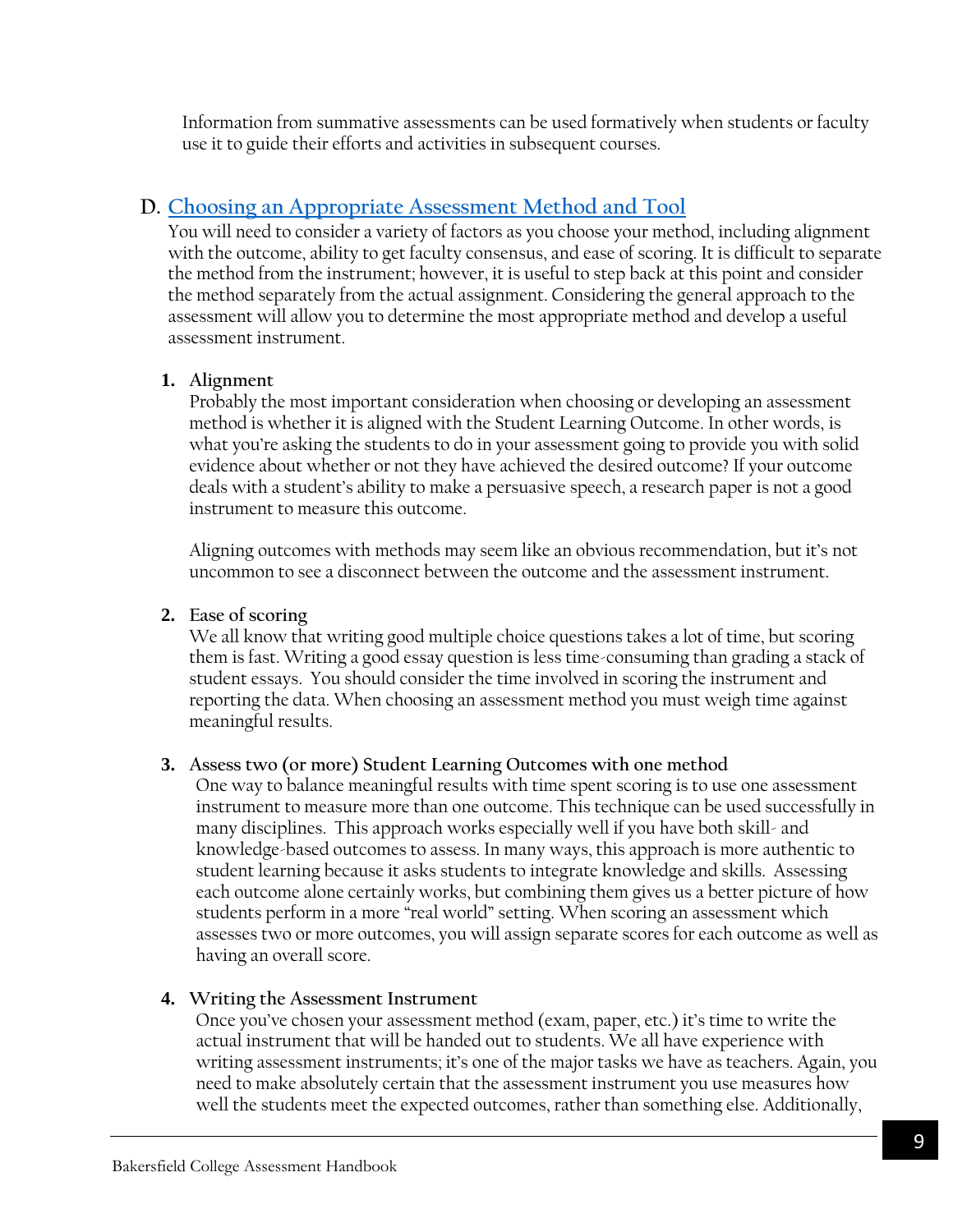make sure the instructions to the student clearly explain the expectations for the assignment. See Table 1 below.

**5. Developing an Assessment Tool**

<http://www.cmu.edu/teaching/assessment/index.html>

<http://www.ufv.ca/plar/faculty-and-staff/choosing-assessment-methods/>

<http://sa.uncg.edu/assessment/assessment-resources-2/student-learning-outcomes/>

[https://www.ets.org/Media/Tests/TOEFL\\_Institutional\\_Testing\\_Program/ELLM2002.pdf](https://www.ets.org/Media/Tests/TOEFL_Institutional_Testing_Program/ELLM2002.pdf)

No matter which method and tool that you use, it is vital that you are able to analyze and answer the following questions to ensure the tool is valid and reliable in assessing whether students have achieved the specific SLO(s) you are assessing and will provide sufficient data and information to measure the learning outcome being addressed:

| <b>TABLE1</b>                                                                  |  |
|--------------------------------------------------------------------------------|--|
| Does the assessment adequately evaluate academic performance relevant to       |  |
| the desired outcome? (validity)                                                |  |
| 2. Does this assessment tool enable students with different learning styles or |  |
| abilities to show you what they have learned and what they can do?             |  |
| 3. Does the content examined by the assessment align with the content from     |  |
| the course? (Content validity)                                                 |  |
| 4. Can multiple people use the scoring mechanism and come up with the same     |  |
| general score? (Reliability)                                                   |  |
| 5. Does the assessment provide data that is specific enough for the outcome    |  |
| being assessed? (alignment with SLO)                                           |  |

## <span id="page-9-2"></span><span id="page-9-0"></span>**V.** [ASSESSMENT REPORTING](#page-9-2)

SLO assessment data as reported in eLumen allows for the mapping of course level Student Learning Outcomes to Program Learning Outcomes, General Education learning outcomes and Institutional Learning Outcomes. This aids instructors in evaluation of not only their courses, but gives them aggregate level data about program outcomes, general education learning outcomes and institutional outcomes without having to get access to the course level data.

For further instructions on entering data and reflections in eLumen, see the BC Assessment Committee website or eLumen tutorial page.

## <span id="page-9-1"></span>**VI.** [CLOSING THE LOOP](#page-9-1)

The power of SLO assessment is the importance it gives to "closing the loop." This means using the results to improve whatever it was that was being assessed. Thus, it is vital that we discuss the results and use them to celebrate and build on its strengths and to discuss and remediate its weaknesses.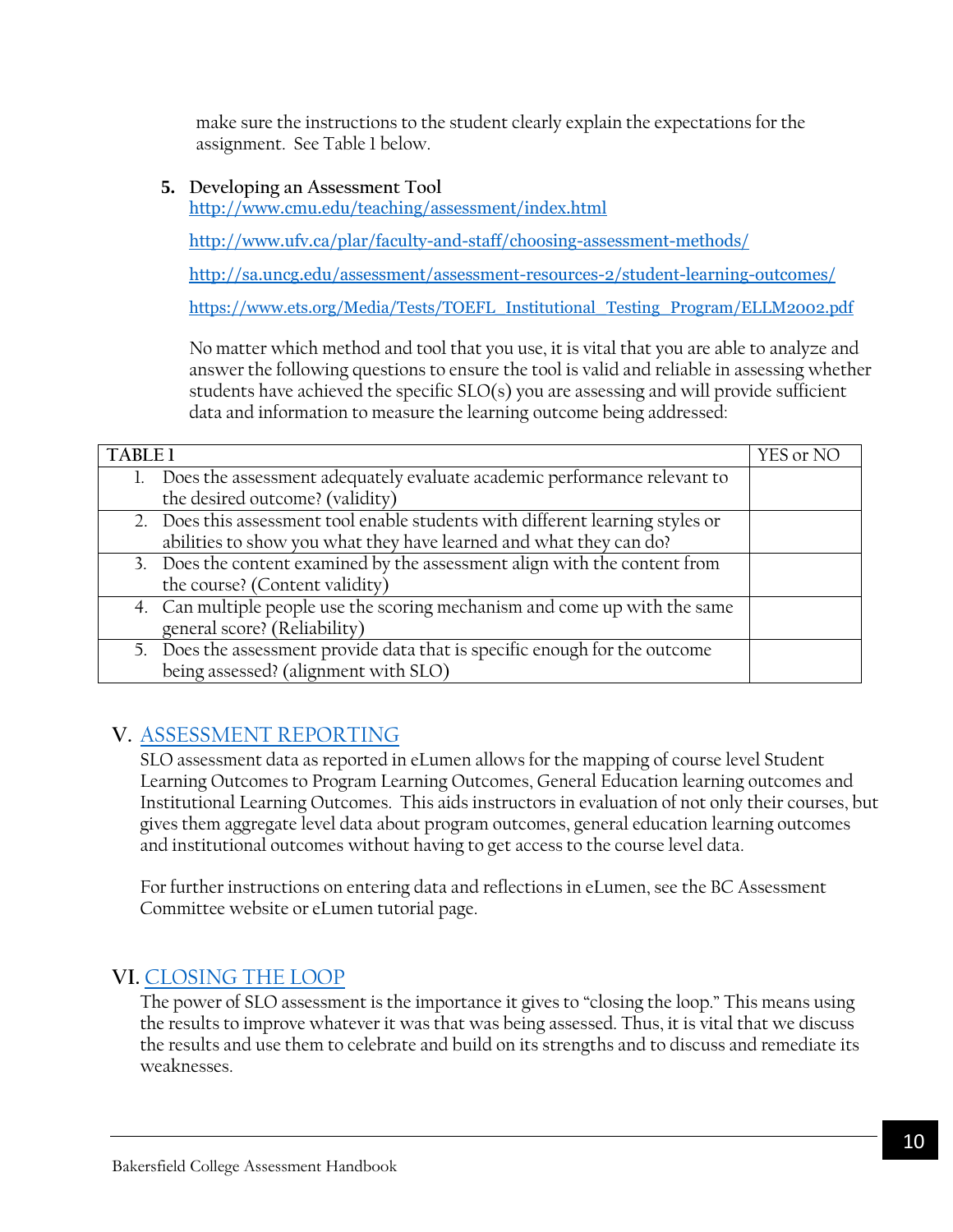The "assessment loop" is closed once a program takes findings from its assessment results and implements changes based on those findings. Generally, assessment findings may indicate a need to modify the assessment process, see examples below.

#### **1. Student Learning Outcomes**

Re-assessing learning outcomes provides a structure for reviewing student learning outcomes. Based on findings from the student learning outcome assessment results, a program may want to retain, modify, or eliminate an outcome.

#### **2. Assessment tool**

In addition to changing outcomes, there might be a need to change the type of data collected. If results obtained were not as expected, it is also important to know if better information could be collected to demonstrate student learning. This change could vary from modifying items on a multiple-choice test to creating a new rubric for reviewing essays.

#### **3. Data collection procedures**

In addition to having the correct tool, it is also important to consider how data were collected in previous student learning assessments. Knowing who was included in the assessment data, and when data were collected are important to understanding if changes need to be made in data collection procedures.

#### **4. Changes in the academic program**

Results from the student learning assessment may indicate that program curricula need to be reviewed and adjusted. Mapping student learning outcomes to the curriculum is the first step to understanding if changes are necessary. Changing how concepts are introduced and the timing of that introduction to students are two common findings from student learning assessments.

#### **5. Mapping outcomes to the curriculum**

Results may indicate a need to understand where students are introduced to concepts defined in the learning outcomes. Mapping learning outcomes to program courses is the first step in understanding where students are introduced to the material they need to master.

#### **6. Examining concept reinforcement**

Often programs will discover that students are introduced to the concept in the curriculum, but course assignments and planned experiences are not sufficient to help students master those concepts. This may lead to considering modifications in assignments, readings, or general teaching approaches to reinforce concepts with students. A program may also discover that a new course needs to be created to sufficiently address a learning outcome.

#### **7. Examining course sequencing**

Sometimes faculty will discover that the course provides sufficient support for the student to master the material, but course sequencing should be adjusted so that students are introduced to concepts that build on and complement each other. The student learning assessment process can be used as an audit of the programmatic educational experience.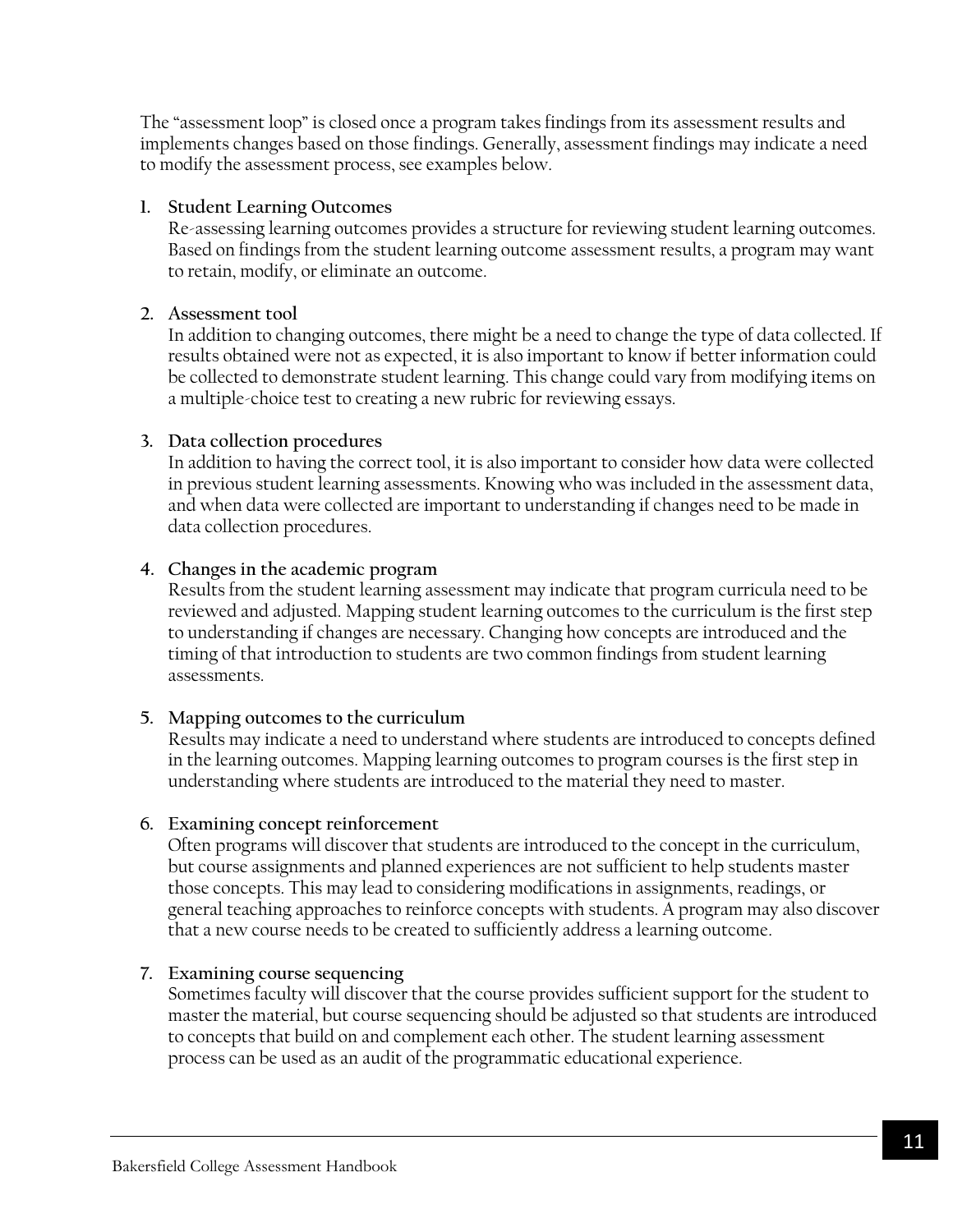#### **8. Consider Resources**

Closing the assessment loop may require the use of additional resources. Discovering the need for additional course sections or courses may require resources beyond current budgets. In addition to fiscal resources, there are other resources such as time to consider. Modifying tests or creating new materials requires time, which is a valuable resource.

#### **9. Taking Action**

Opportunities to improve the assessment process and curriculum may emerge from assessment results, but will not be realized without planning and **implementation**. The assessment loop is only closed if actions are taken to make modifications where necessary. Answering who, what, when, and where questions about assessment modifications are helpful to planning and implementing any changes.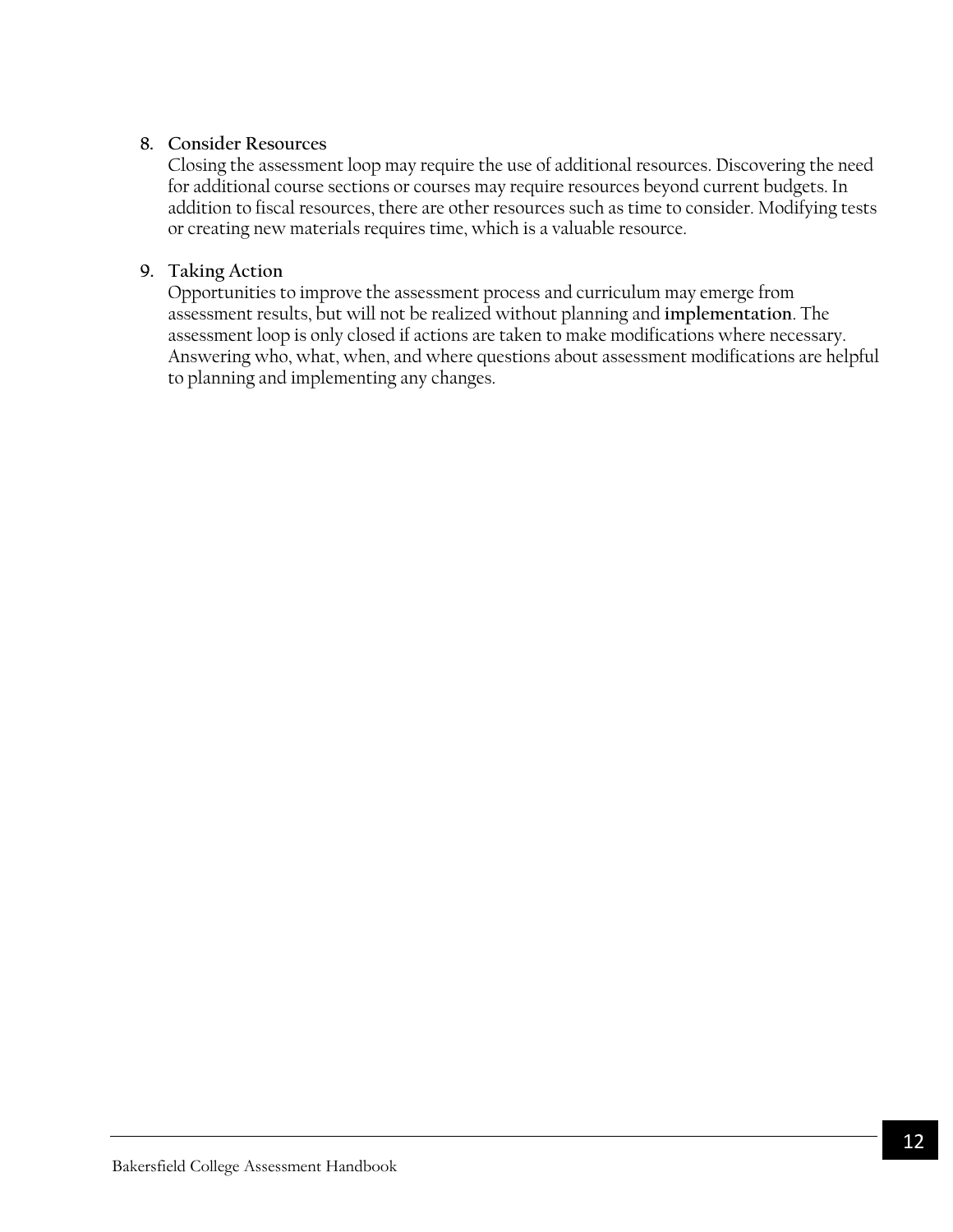## <span id="page-12-0"></span>**VII.** [REFERENCES](#page-12-0)

- ACCJC (2014). Retrieved from Standards. [https://accjc.org/wp-content/uploads/Accreditation-](https://accjc.org/wp-content/uploads/Accreditation-Standards_-Adopted-June-2014.pdf)[Standards\\_-Adopted-June-2014.pdf](https://accjc.org/wp-content/uploads/Accreditation-Standards_-Adopted-June-2014.pdf)
- Accrediting Commission for Community and Junior Colleges (ACCJC) (2009). ACCJC News March 2009.
- Cartwright, R., Weiner, K., & Streamer-Veneruso, S. (2010, May). Student Learning Outcomes Assessment Handbook [PDF]. 5, Montgomery County: Montgomery College.
- Fulks, J & Pacheco, B. (unk). Student Learnings Outcome Assessment. Reedley College. Retrieved from [https://ueap.sfsu.edu/sites/default/files/assets/assessment/Reedley\\_College\\_AssessmentWork](https://ueap.sfsu.edu/sites/default/files/assets/assessment/Reedley_College_AssessmentWorkbook_Final.pdf) [book\\_Final.pdf](https://ueap.sfsu.edu/sites/default/files/assets/assessment/Reedley_College_AssessmentWorkbook_Final.pdf)
- Guiding Principles for SLO Assessment (2010). The Academic Senate for California Community Colleges (ASCCC). Retrieved from [https://www.asccc.org/sites/default/files/publications/SLO-paper-Fall2010\\_0.pdf](https://www.asccc.org/sites/default/files/publications/SLO-paper-Fall2010_0.pdf)
- Iredale-Kline, S., Baxley, G., & Demarest, S. (2016). Student Learning Outcome and Assessment Handbook. Cuesta College. Retrieved from [https://www.cuesta.edu/about/documents/inst\\_research/Cuesta\\_SLOA\\_Handbook\\_2016.pdf](https://www.cuesta.edu/about/documents/inst_research/Cuesta_SLOA_Handbook_2016.pdf)
- Kuh, G. D., Ikenberry, S. O., & Jankowski, N. (2015). Using Evidence of Student Learning to Improve Higher Education. John Wiley & Sons.
- Kumar, A. (2016). Bloom's Taxonomy. MaxVibrant: Integrated Personal Development Project. Retrieved from<http://www.maxvibrant.com/bloom-s-taxonomy/bloom-s-taxonomy>
- Marymount University (2018, February). Assessment Handbook. Retrieved from [https://www.marymount.edu/marymount.edu/media/Planning-](https://www.marymount.edu/marymount.edu/media/Planning-InstitutionalEffectiveness/Assessment-Handbook-02062018.pdf)[InstitutionalEffectiveness/Assessment-Handbook-02062018.pdf](https://www.marymount.edu/marymount.edu/media/Planning-InstitutionalEffectiveness/Assessment-Handbook-02062018.pdf)
- Nunley, C., Bers, T., & Manning, T. (2011, July). Learning Outcomes Assessment in Community College. Retrieved from<http://learningoutcomesassessment.org/>
- Texas Tech University (unk). Writing and Assessing Course-Level Student Learning Outcomes. Retrieved from [https://www.depts.ttu.edu/opa/resources/docs/Writing\\_Learning\\_Outcomes\\_Handbook3.pdf](https://www.depts.ttu.edu/opa/resources/docs/Writing_Learning_Outcomes_Handbook3.pdf)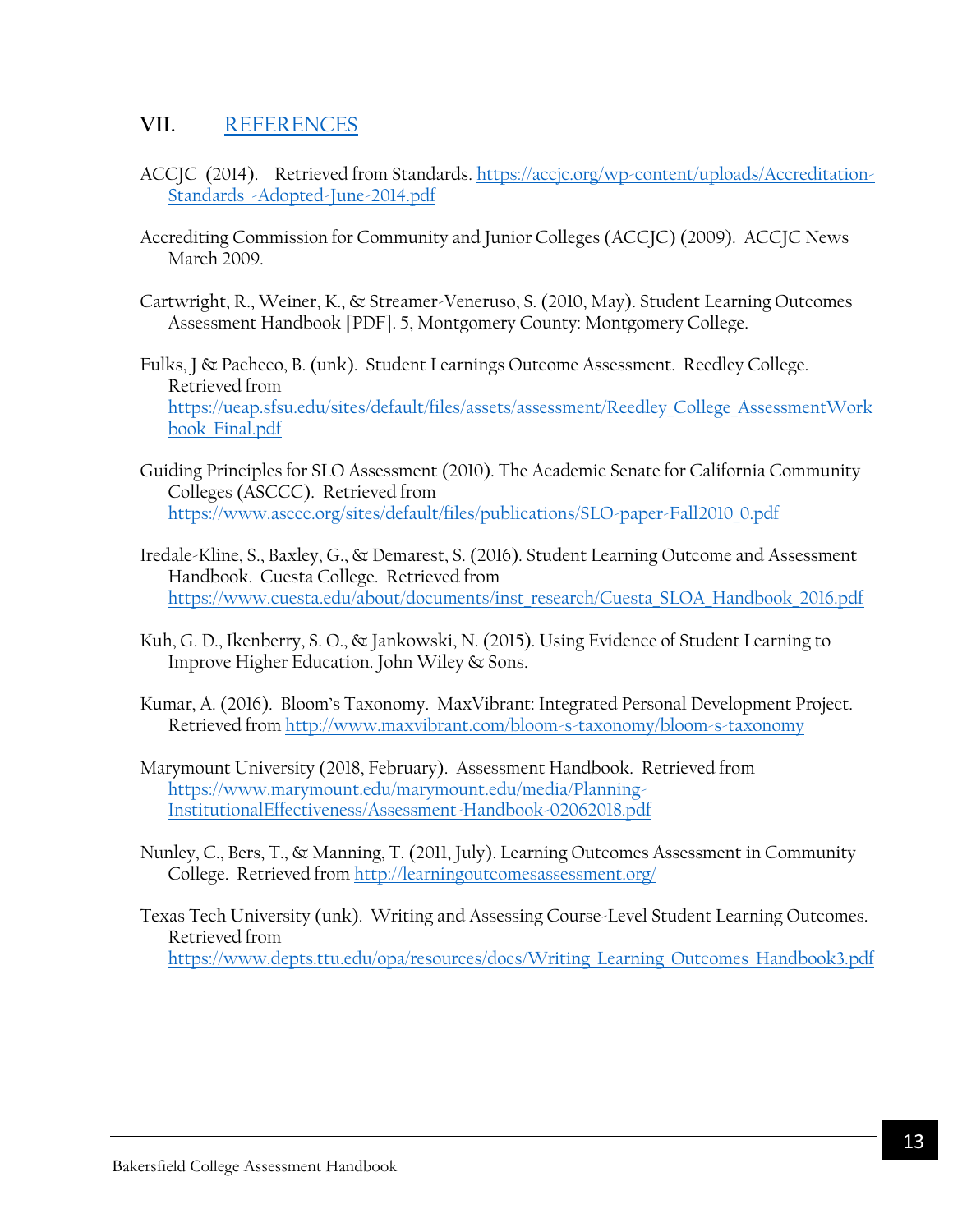## <span id="page-13-2"></span><span id="page-13-0"></span>**VIII. ATTACHMENTS**

## <span id="page-13-1"></span>ATTACHMENT A- BLOOM'S [REVISED LEARNING TAXONOMY](#page-13-2)

**Learning taxonomies** or classifications are commonly utilized as a way of describing different kinds of learning behaviors and characteristics that we wish our students to develop. They are often used to identify different stages of learning development and thus provide a useful tool in distinguishing the appropriateness of particular learning outcomes.

Bloom's taxonomy refers to a classification of the different objectives that educators set for students (learning objectives). It divides educational objectives into three "domains": **cognitive, affective and psychomotor.**

Within the domains, learning at the higher levels is dependent on having attained prerequisite knowledge and skills at lower levels. A goal of Bloom's taxonomy is to motivate educators to focus on all three domains, creating a more **holistic** form of education. Bloom's taxonomy is considered to be a foundational and essential element within the education community.

#### **Cognitive Domain (Knowledge)**

The cognitive domain involves knowledge and the development of intellectual skills. This includes the recall or recognition of specific facts, procedural patterns, and concepts that serve in the development of intellectual abilities and skills.

| Category                                                                                                                                                                    | <b>Examples</b>                                                                                                                                                                                                 | <b>Key Words [Verbs]</b>                                                                                                                                                                                                         |
|-----------------------------------------------------------------------------------------------------------------------------------------------------------------------------|-----------------------------------------------------------------------------------------------------------------------------------------------------------------------------------------------------------------|----------------------------------------------------------------------------------------------------------------------------------------------------------------------------------------------------------------------------------|
| Remembering: Recall previous learned<br>information.                                                                                                                        | Recite a policy. Quote prices from memory to a<br>customer. Knows the safety rules.                                                                                                                             | Defines, describes, identifies, knows, labels, lists,<br>matches, names, outlines, recalls, recognizes,<br>reproduces, selects, states.                                                                                          |
| Understanding: Comprehending the meaning,<br>translation, interpolation, and interpretation of<br>instructions and problems. State a problem in<br>one's own words.         | Rewrites the principles of test writing. Explain<br>in one's own words the steps for performing a<br>complex task. Translates an equation into a<br>computer spreadsheet.                                       | Comprehends converts, defends, distinguishes,<br>estimates, explains, extends, generalizes, gives an<br>example, infers, interprets, paraphrases, predicts,<br>rewrites, summarizes, translates.                                 |
| Applying: Use a concept in a new situation or<br>unprompted use of an abstraction. Applies what<br>was learned in the classroom into novel<br>situations in the work place. | Use a manual to calculate an employee's vacation<br>time. Apply laws of statistics to evaluate the<br>reliability of a written test.                                                                            | Applies changes, computes, constructs,<br>demonstrates, discovers, manipulates, modifies,<br>operates, predicts, prepares, produces, relates,<br>shows, solves, uses.                                                            |
| Analyzing: Separates material or concepts into<br>component parts so that its organizational<br>structure may be understood. Distinguishes<br>between facts and inferences. | Troubleshoot a piece of equipment by using<br>logical deduction. Recognize logical fallacies in<br>reasoning. Gathers information from a<br>department and selects the required tasks for<br>training.          | Analyzes, breaks down, compares, contrasts,<br>diagrams, deconstructs, differentiates,<br>discriminates, distinguishes, identifies,<br>illustrates, infers, outlines, relates, selects,<br>separates.                            |
| Evaluating: Make judgments about the value of<br>ideas or materials.                                                                                                        | Select the most effective solution. Hire the most<br>qualified candidate. Explain and justify a new<br>budget.                                                                                                  | Appraises, compares, concludes, contrasts,<br>criticizes, critiques, defends, describes,<br>discriminates, evaluates, explains, interprets,<br>justifies, relates, summarizes, supports.                                         |
| Creating: Builds a structure or pattern from<br>diverse elements. Put parts together to form a<br>whole, with emphasis on creating a new meaning<br>or structure.           | Write a company operations or process manual.<br>Design a machine to perform a specific task.<br>Integrates training from several sources to solve<br>a problem. Revises and process to improve the<br>outcome. | Categorizes, combines, compiles, composes,<br>creates, devises, designs, explains, generates,<br>modifies, organizes, plans, rearranges,<br>reconstructs, relates, reorganizes, revises,<br>rewrites, summarizes, tells, writes. |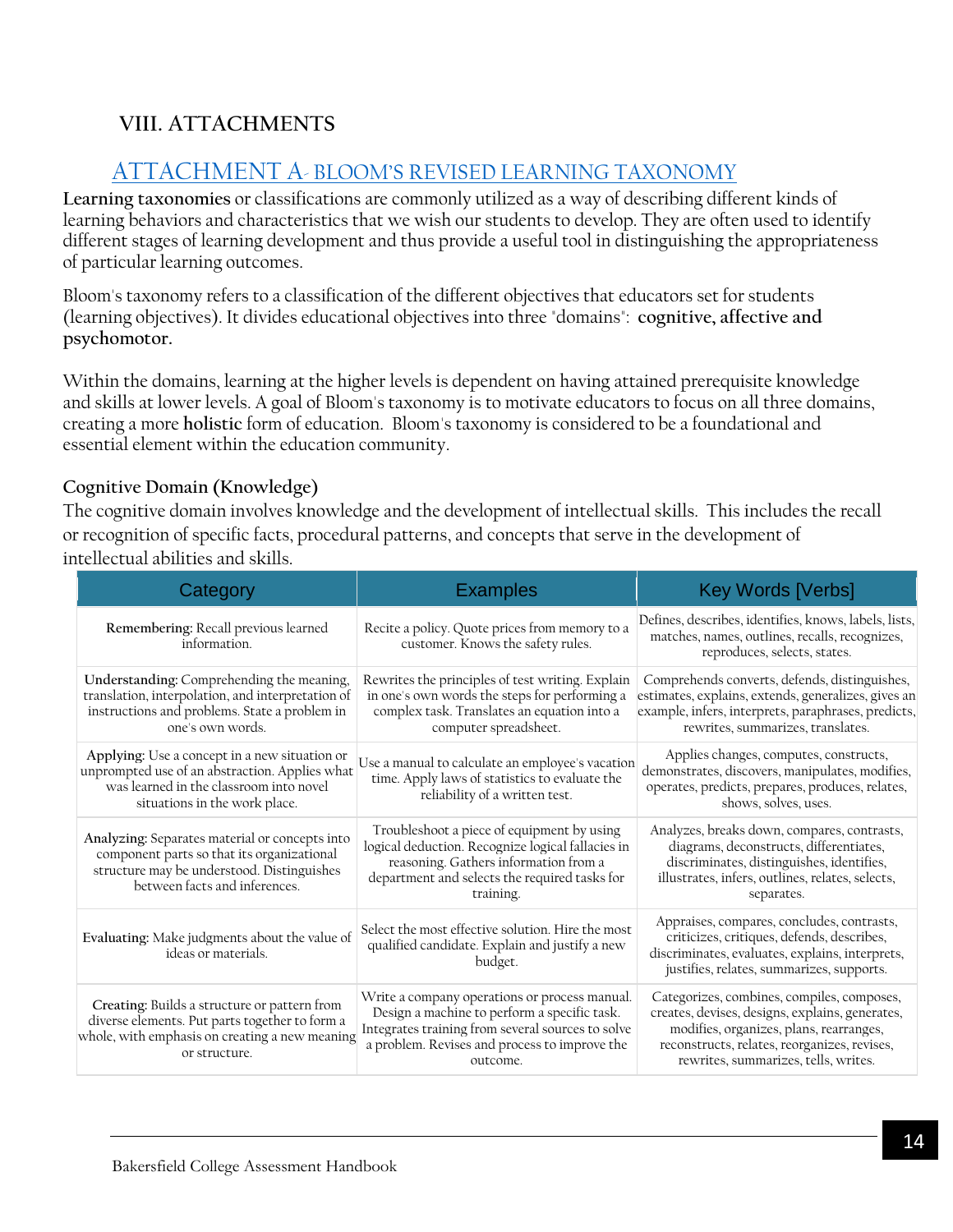#### **Affective Domain (Attitudes)**

The affective domain (Krathwohl, Bloom, Masia, 1973) includes the manner in which we deal with things emotionally, such as feelings, values, appreciation, enthusiasms, motivations, and attitudes.

| Category                                                                                                                                                                                                                                                                                                                                                                 | <b>Examples</b>                                                                                                                                                                                                                                                                                                                                                             | <b>Key Words [Verbs]</b>                                                                                                                                                                            |
|--------------------------------------------------------------------------------------------------------------------------------------------------------------------------------------------------------------------------------------------------------------------------------------------------------------------------------------------------------------------------|-----------------------------------------------------------------------------------------------------------------------------------------------------------------------------------------------------------------------------------------------------------------------------------------------------------------------------------------------------------------------------|-----------------------------------------------------------------------------------------------------------------------------------------------------------------------------------------------------|
| Receiving Phenomena: Awareness, willingness to hear,<br>selected attention.                                                                                                                                                                                                                                                                                              | Listen to others with respect. Listen<br>for and remember the name of newly<br>introduced people.                                                                                                                                                                                                                                                                           | Asks, chooses, describes, follows, gives, holds,<br>identifies, locates, names, points to, selects, sits,<br>erects, replies, uses.                                                                 |
| Responding to Phenomena: Active participation on the<br>part of the learners. Attends and reacts to a particular<br>phenomenon. Learning outcomes may emphasize<br>compliance in responding, willingness to respond, or<br>satisfaction in responding (motivation).                                                                                                      | Participates in class discussions. Gives<br>a presentation. Questions new ideals,<br>concepts, models, etc. in order to fully<br>understand them. Know the safety<br>rules and practices them.                                                                                                                                                                              | Answers, assists, aids, complies, conforms,<br>discusses, greets, helps, labels, performs,<br>practices, presents, reads, recites, reports,<br>selects, tells, writes.                              |
| Valuing: The worth or value a person attaches to a<br>particular object, phenomenon, or behavior. This ranges<br>from simple acceptance to the more complex state of<br>commitment. Valuing is based on the internalization of a<br>set of specified values, while clues to these values are<br>expressed in the learner's overt behavior and are often<br>identifiable. | Demonstrates belief in the democratic<br>process. Is sensitive towards individual<br>and cultural differences (value<br>diversity). Shows the ability to solve<br>problems. Proposes a plan to social<br>improvement and follows through<br>with commitment. Informs<br>management on matters that one feels<br>strongly about.                                             | Completes, demonstrates, differentiates,<br>explains, follows, forms, initiates, invites, joins,<br>justifies, proposes, reads, reports, selects, shares,<br>studies, works.                        |
| Organization: Organizes values into priorities by<br>contrasting different values, resolving conflicts between<br>them, and creating a unique value system. The emphasis is problems. Accepts professional ethical<br>on comparing, relating, and synthesizing values.                                                                                                   | Recognizes the need for balance<br>between freedom and responsible<br>behavior. Accepts responsibility for<br>one's behavior. Explains the role of<br>systematic planning in solving<br>harmony with abilities, interests, and<br>beliefs. Prioritizes time effectively to<br>meet the needs of the organization,<br>family, and self.                                      | Adheres, alters, arranges, combines, compares,<br>completes, defends, explains, formulates,<br>generalizes, identifies, integrates, modifies,<br>orders, organizes, prepares, relates, synthesizes. |
| Internalizing values (characterization): Has a value<br>system that controls their behavior. The behavior is<br>pervasive, consistent, predictable, and most importantly,<br>characteristic of the learner. Instructional objectives are<br>concerned with the student's general patterns of<br>adjustment (personal, social, emotional).                                | Shows self-reliance when working<br>independently. Cooperates in group<br>activities (displays teamwork). Uses<br>an objective approach in problem<br>solving. Displays a professional<br>commitment to ethical practice on a<br>daily basis. Revises judgments and<br>changes behavior in light of new<br>evidence. Values people for what they<br>are, not how they look. | Acts, discriminates, displays, influences, listens,<br>modifies, performs, practices, proposes, qualifies,<br>questions, revises, serves, solves, verifies.                                         |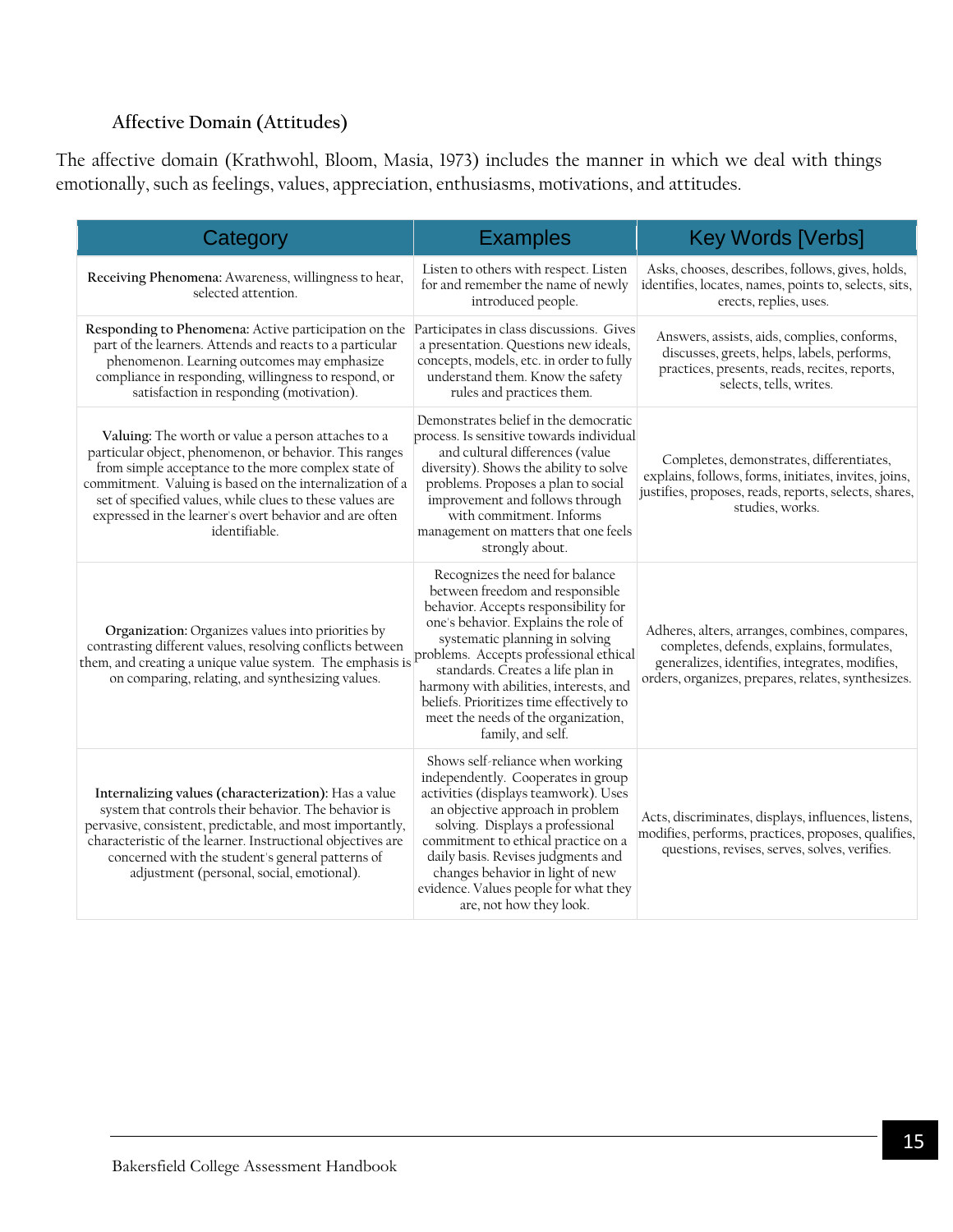#### **Psychomotor Domain (Behaviors, Skills)**

The psychomotor domain includes physical movement, coordination, and use of the motor-skill areas. Development of these skills requires practice and is measured in terms of speed, precision, distance, procedures, or techniques in execution.

| Category                                                                                                                                    | Examples                                                                                                                                                                                                                       | Key Words [Verbs]                                                                                           |
|---------------------------------------------------------------------------------------------------------------------------------------------|--------------------------------------------------------------------------------------------------------------------------------------------------------------------------------------------------------------------------------|-------------------------------------------------------------------------------------------------------------|
| Imitation: Observing and patterning behavior<br>after someone else. Performance may be of low<br>quality.                                   | observing a demonstrator.                                                                                                                                                                                                      | Copying a work of art. Performing a skill while Copy, follow, mimic, repeat, replicate, reproduce,<br>trace |
| Manipulation: Being able to perform certain<br>actions by memory or following instructions.                                                 | Being able to perform a skill on one's own after<br>taking lessons or reading about it. Follows<br>instructions to build a model.                                                                                              | Act, execute, perform                                                                                       |
| Precision: Refining, becoming more exact.<br>Performing a skill within a high degree of<br>precision.                                       | Working and reworking something, so it will be<br>"just right." Perform a skill or task without<br>assistance. Demonstrate a task to a beginner.                                                                               | Calibrate, demonstrate, master, perfectionism                                                               |
| Articulation: Coordinating and adapting a series<br>of actions to achieve harmony and internal<br>consistency.                              | Combining a series of skills to produce a video<br>that involves music, drama, color, sound, etc.<br>Combining a series of skills or activities to meet<br>a novel requirement.                                                | Adapt, constructs, creates, modifies                                                                        |
| Naturalization: Mastering a high level<br>performance until it becomes second-nature or<br>natural, without needing to think much about it. | Maneuvers a car into a tight parallel parking<br>spot. Operates a computer quickly and<br>accurately. Displays competence while playing<br>the piano. Michael Jordan playing basketball or<br>Nancy Lopez hitting a golf ball. | Design, development                                                                                         |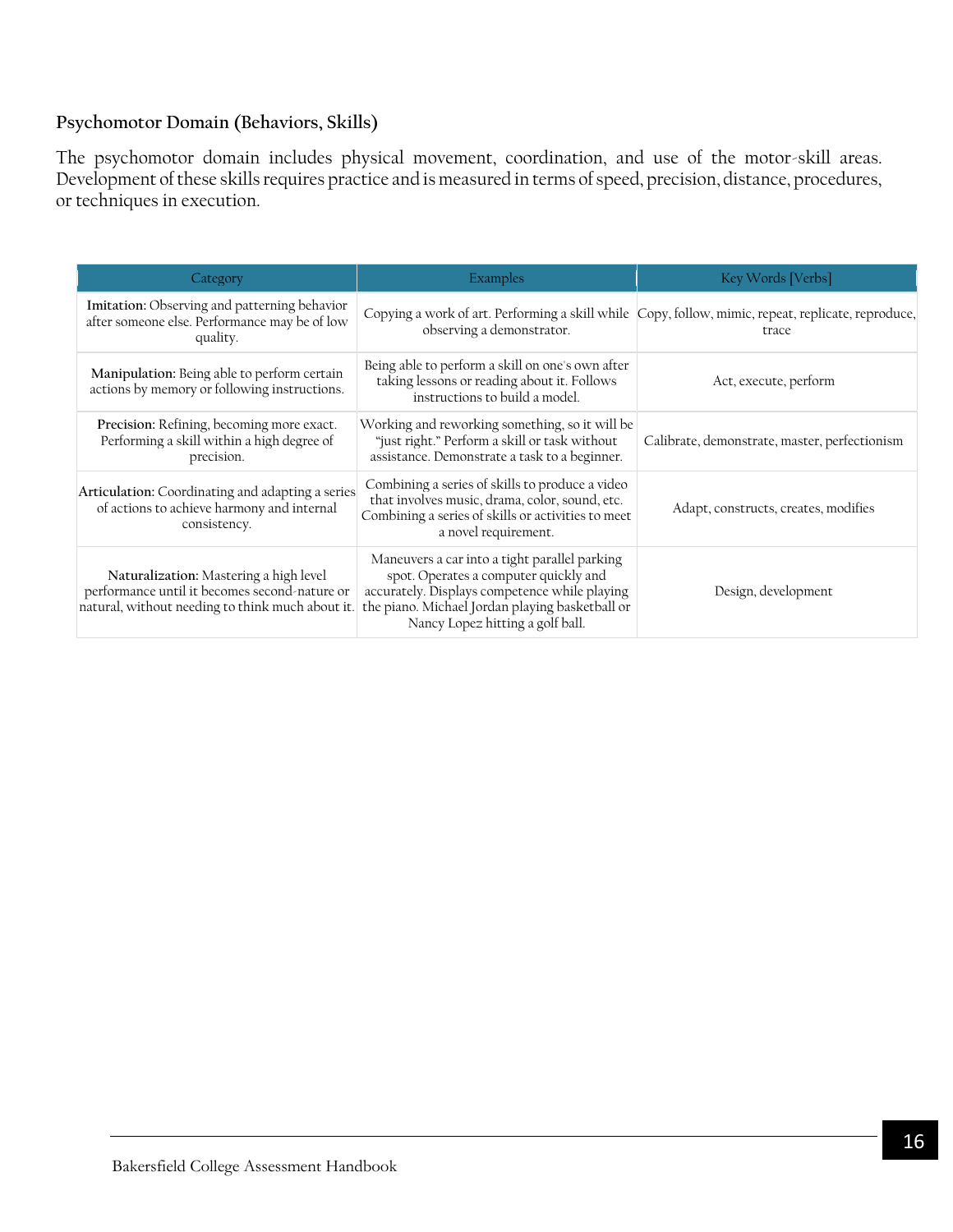# <span id="page-16-0"></span>**ATTACHMENT B** - [SLO CHECKLIST](#page-16-0)

| <b>Student Learning Outcomes (SLO) Checklist</b>                                                    | Yes | N <sub>o</sub> |
|-----------------------------------------------------------------------------------------------------|-----|----------------|
| Do SLOs include active verbs (as appropriate for class description, see examples in Bloom's         |     |                |
| ATTACHMENT if unsure)?                                                                              |     |                |
| Comments:                                                                                           |     |                |
|                                                                                                     |     |                |
| Do the SLOs suggest or identify an assessment?                                                      |     |                |
| Comments:                                                                                           |     |                |
|                                                                                                     |     |                |
| Does the set of SLOs address more than one domain (cognitive, psychomotor, and affective)?          |     |                |
| Comments:                                                                                           |     |                |
|                                                                                                     |     |                |
| Are the SLOs written as outcomes rather than as objectives?                                         |     |                |
| Language indicates an important overarching concept versus small lesson or chapter objectives.<br>٠ |     |                |
| Outcomes address what a student will be able to do at the completion of the course.<br>$\bullet$    |     |                |
| SLOs address student competency rather than content coverage.                                       |     |                |
| Comments:                                                                                           |     |                |
|                                                                                                     |     |                |
| Are the SLOs appropriate for the course or program?                                                 |     |                |
| Consistent with course description                                                                  |     |                |
| Represents a fundamental result of the course<br>$\bullet$                                          |     |                |
| Aligns with other courses in a sequence, if applicable<br>$\bullet$                                 |     |                |
| Represents collegiate level work                                                                    |     |                |
| Comments:                                                                                           |     |                |
|                                                                                                     |     |                |
| Do the SLOs reflect as value seen at other colleges, professional organizations or vocational       |     |                |
| expectations?                                                                                       |     |                |
| Comments:                                                                                           |     |                |
| Will students understand the SLOs?                                                                  |     |                |
| Comments:                                                                                           |     |                |
|                                                                                                     |     |                |

#### **As you talk to colleagues about SLOs, keep these things in mind**:

- Each class section, course, program, and institution has unique factors.
- Disciplines have unique language and culture.
- Cross disciplinary conversations are invaluable; do not do this in a vacuum.
- Ultimately, discipline-specific conversations best define competencies for students.
- Everyone is a learner when it comes to assessment.

<span id="page-16-1"></span>(Fulks & Pacheco, unk)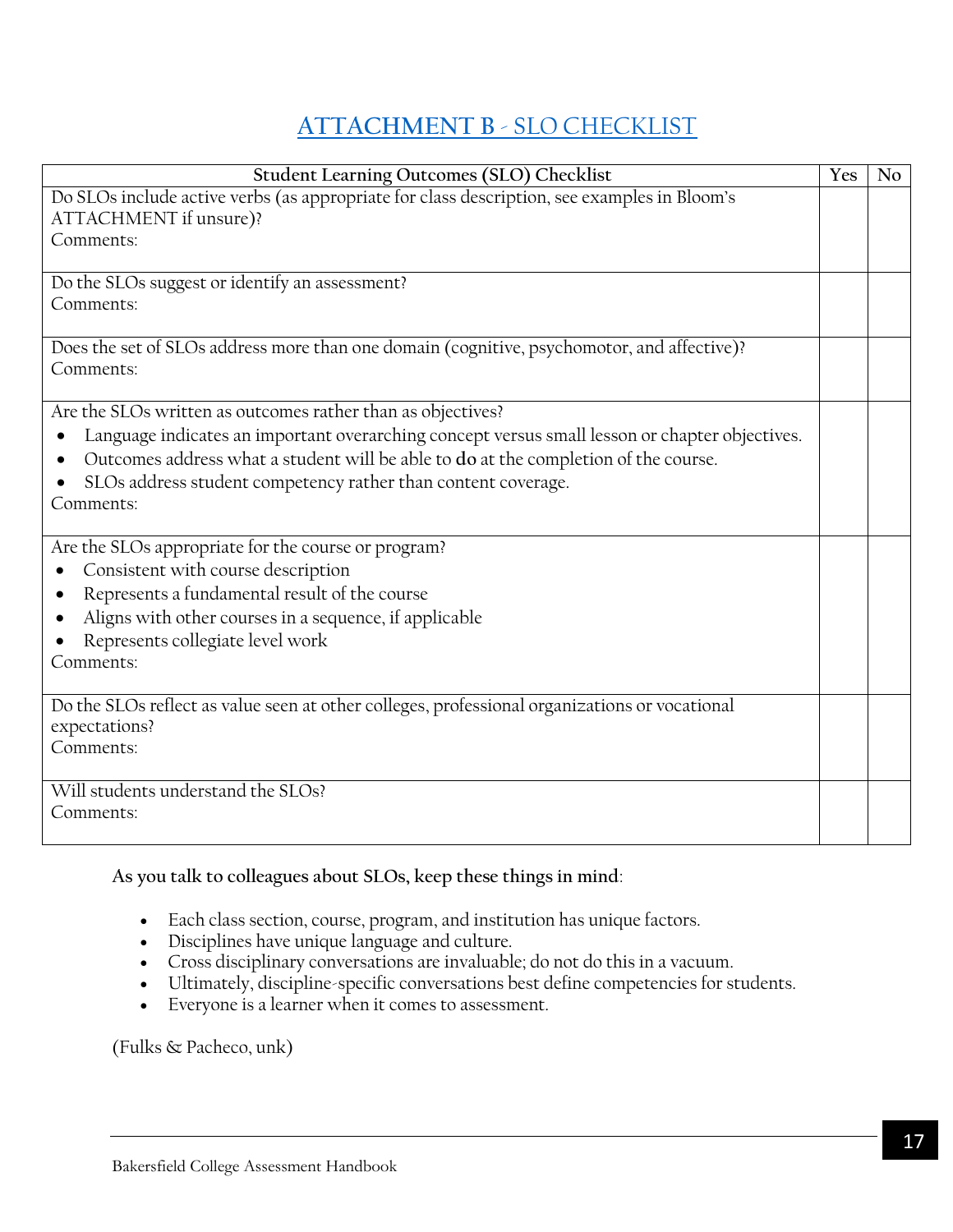# <span id="page-17-0"></span>**ATTACHMENT C** - [TYPES OF ASSESSMENT MEASURES](#page-16-1)

**Course-embedded assessments** are direct measures which use student work in specific courses to assess student learning. Students are already motivated to do their best on these assessments because they are conventionally graded on them. For example, if one learning outcome requires students to synthesize the literature on a topic in the field, student research papers may be evaluated using a rubric to assess how well they meet the learning outcome. Many classroom assignments can be used for course-embedded assessment as long as they assess a program's student learning outcome. Courseembedded assessment measures are often selected because they take place in the classroom, take advantage of student motivation to do well, and directly assess what is taught in the classroom.

- **1. Examinations:** Many SLOs can be assessed by examinations given within the course. In some cases the measured outcomes will be identical to the PLOs and, the exam questions will assess both course and program outcomes. In programs without capstone courses, it might be possible to write a coordinated set of exam questions that provide a fuller picture of student learning when administered in exams across a series of courses.
- **2. Course papers:** Course papers can be used as measures for SLOs. Because students create these papers for a grade, they are motivated to do their best and these papers may reflect the students' best work. Faculty committees can also read these same papers to assess the attainment of PLOs. In most cases, this second reading should be done by someone other than the instructor or by others along with the instructor, as the purpose for the assessment is different than grading. Scoring rubrics for the papers, based on the relevant learning outcomes should be developed and shared with faculty raters prior to rating to promote interrater reliability.
- **3. Course projects and presentations:** Products other than papers can also be assessed for attainment of SLOs and PLOs. For example, if students are required to give oral presentations, other faculty and even area professionals can be invited to these presentations and can serve as outside evaluators using the same rubric as other raters.
- **4. Student performances:** In some areas, such as teaching or counseling, analysis of student classroom teaching, mock counseling sessions or other performances can provide useful measures of student learning. A standardized evaluation form is necessary to ensure consistency in assessment. One advantage of using performances is that they can be videotaped for later analysis.

**Cross course measures** are direct measures of student work across the program. Cross course measures examine students' work that incorporates multiple dimensions of knowledge, skills and abilities developed throughout the entire program. The most common types of cross course measures are capstone course papers and projects, and student portfolios.

**1. Capstone courses:** Capstone courses provide an opportunity to measure student learning, because this is where students are most likely to exhibit their cumulative understanding and competence in the discipline. One of the purposes of capstone courses is to provide an opportunity for students to "put it together," which typically requires students to integrate the knowledge, skills and abilities found in the program's learning outcomes.